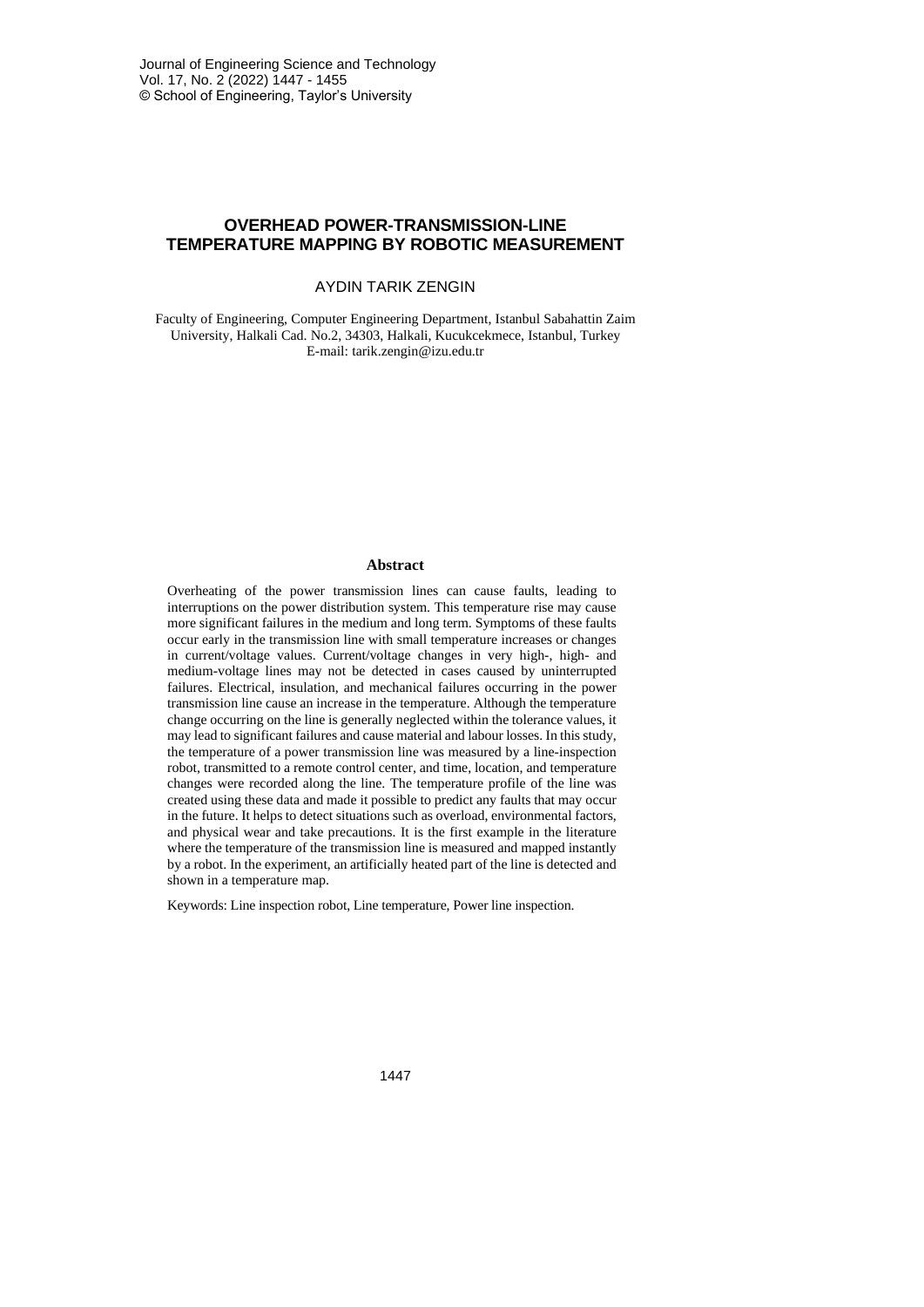#### **1.Introduction**

The need for electricity and the fact that it can be used in every field make it indispensable. Although the electric power grid consists of many subsystems, transmission and distribution are the parts where malfunctions occur most [1]. Therefore, power transmission lines are the most important parts of the entire power transmission system. The quality, continuity and safety of the energy can be possible by tracking any changes on the line. There are many methods for detecting faults in power transmission lines. Omar et. al. [2] have classified faults in the transmission lines using LSTM networks. Power transmission lines are constantly affected by natural conditions such as rain, wind, lightning, sun, and unnatural conditions such as fires. They are vulnerable to bird attacks, landslides and floods as well [1, 3-5]. In addition to these effects, unbalanced load demands keep the energy transmission lines under constant pressure. Hence, the transmission lines must be kept under constant control and technical infrastructure must be improved continuously [6-8].

Nowadays, it is known that most of the failures in power transmission lines occur due to land conditions [9, 10]. Other malfunctions occur due to short circuits caused by birds or other natural effects, lightning, imbalances in load distribution and unknown reasons. The temperature of the transmission lines may increase as a result of these failures. It should be taken into account as the first sign of failure [11-14]. Although there are studies for determining the location of the fault in power transmission lines, it is much more important to take precautions beforehand. Studies have shown that the electrical and mechanical properties of the lines affect power loss, sagging, and conductor temperature during overloading of the power transmission lines [15-17]. It is therefore important to measure the temperature of the power transmission lines.

There are studies showing that conductor temperature gives more accurate results than current in safety analysis of power transmission lines. In the researches, models based on the conductor temperature of the line have been developed and data are collected from all the mounted temperature sensors and analyses are carried out [18-24]. Deformations caused by surface aging and natural effects in power transmission lines cause temperature increases with partial discharges.

Some external factors affecting the power transmission line temperature are shown in Fig. 1. Some factors increase the temperature of the line while others decrease it. Early detection of these phenomena is only possible with predictive maintenance models. This is possible by equipping the entire line with sensors at certain distances. However, this is both costly and requires a large workload [25, 26]. Different methods such as infrared thermography, thermal camera, overcurrent control relays are used for temperature analysis [27-30]. These faults also generate noise in the power line. Studies have shown that mechanical and electrical failures occurring on the line can be diagnosed accurately by 90% with temperature measurement [29, 30].

Temperature change may occur due to environmental factors or due to current difference in case of overload. Luo et al. [31] demonstrated the effect of temperature on the transmission line. They examined the line loss - temperature relationship with simulation on the New England IEEE39 bus system. Temperature of transmission lines depends on load current magnitude and conductor resistance. The DC resistance of a line is related to the conductive area, the conductivity of the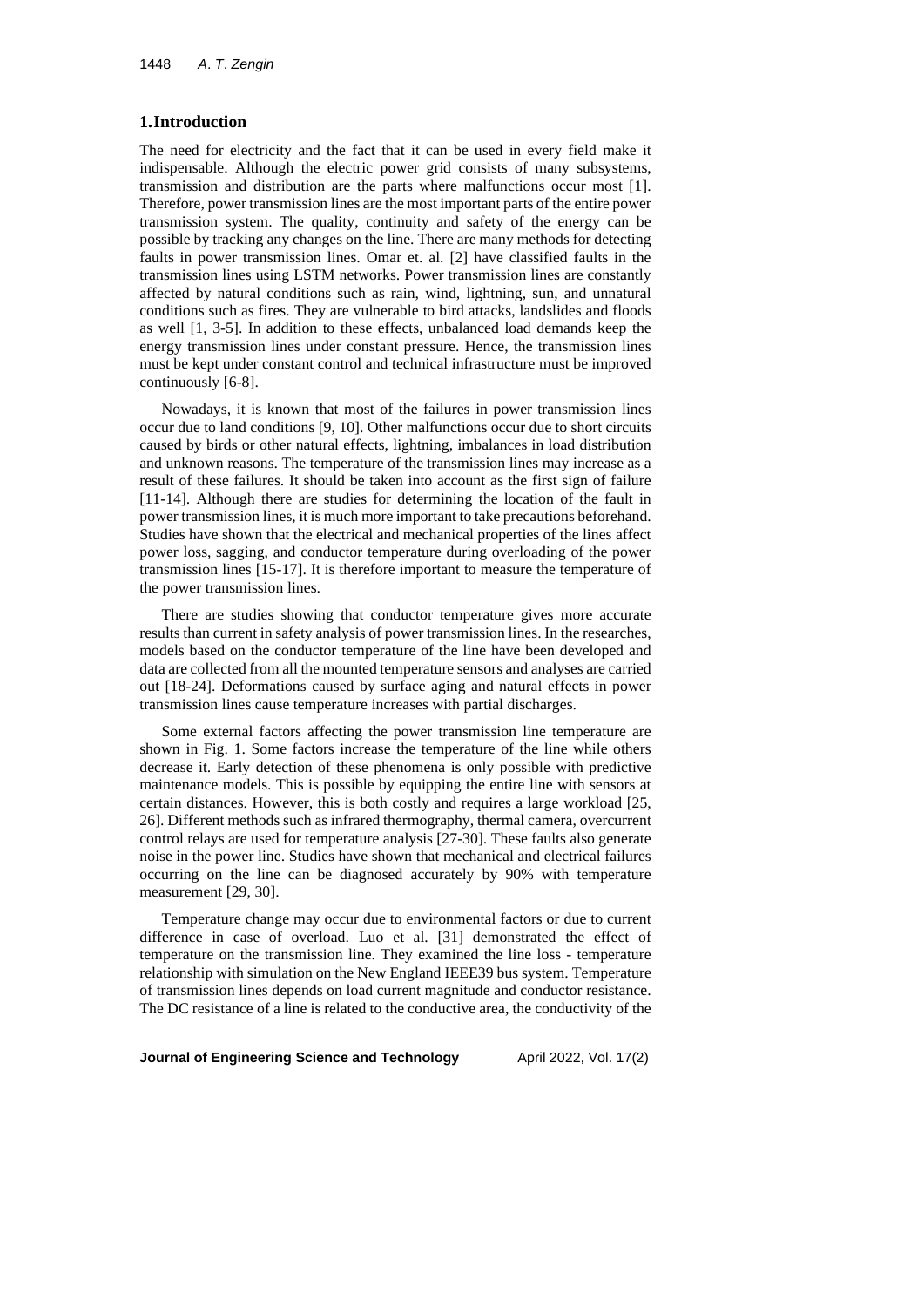material, the length and the line temperature. Since the number of layers in the conductor affects its heating properties, mechanical reinforcement is necessary.

The following Eq. (1) is used to calculate the current temperature for steel core conductors [32], where  $k_j$  is estimated parameter,  $R_{AC}$  is AC resistance at20 °C (Ω),  $\alpha$  is temperature coefficient of resistance-per-degree ( $K^{-1}$ ),  $I_{AC}$  is AC current (A). Solar heating equation is given in Eq. (2), where  $\alpha$  is absorptivity, S is solar radiation ( $W/m<sup>2</sup>$ ) D is conductor diameter (m).

$$
P_j = k_j R_{AC} (1 + \alpha_t (T - 20)) I_{AC}^2
$$
 (1)

$$
P_S = \alpha_S SD \tag{2}
$$





**Fig. 1. External factors affecting the transmission line temperature.**

## **2. Experimental Setup**

It is important to map the temperature of power transmission lines in order to detect malfunctions in advance. Temperature measurement can be performed at certain intervals on the line. Wydra et al. [32] developed a LoRa Communication system for measuring the line sag and temperature by using sensor nodes. However, numerous sensors are needed for this type of measurement. Continuous data from multiple sensors also needs to be processed. However, in this article, a single-sensor approach was adopted. The temperature of the power transmission line varies according to various factors. The temperature generally does not change suddenly as it is dependent on both internal and external factors, which store potential energy and require time to adapt. Therefore, it is unnecessary to constantly measure the temperature at each point of the line. If the temperature of intermittent points of the line is measured at certain time intervals, the general temperature profile can be created. In this study, temperature was measured by the inspection robot moving on the line [34, 35]. Thus, the temperature profile of the whole line was created with the data received continuously while moving at a constant speed on the line.

In order to show the operation of the system, a mini-scale power transmission line was installed in the laboratory. The experimental environment is shown in Fig. 2. 90 [m] long transmission line consisting of 15 [m]-span fragments were set up. The line sagging was 40 [cm] at the middle point of each fragment. Conductor was chosen as 1/0 AWG Raven (AL (6/.1327), steel (1/.1327)). Although the line has been prepared according to the medium-voltage standard, it was not a live transmission line. There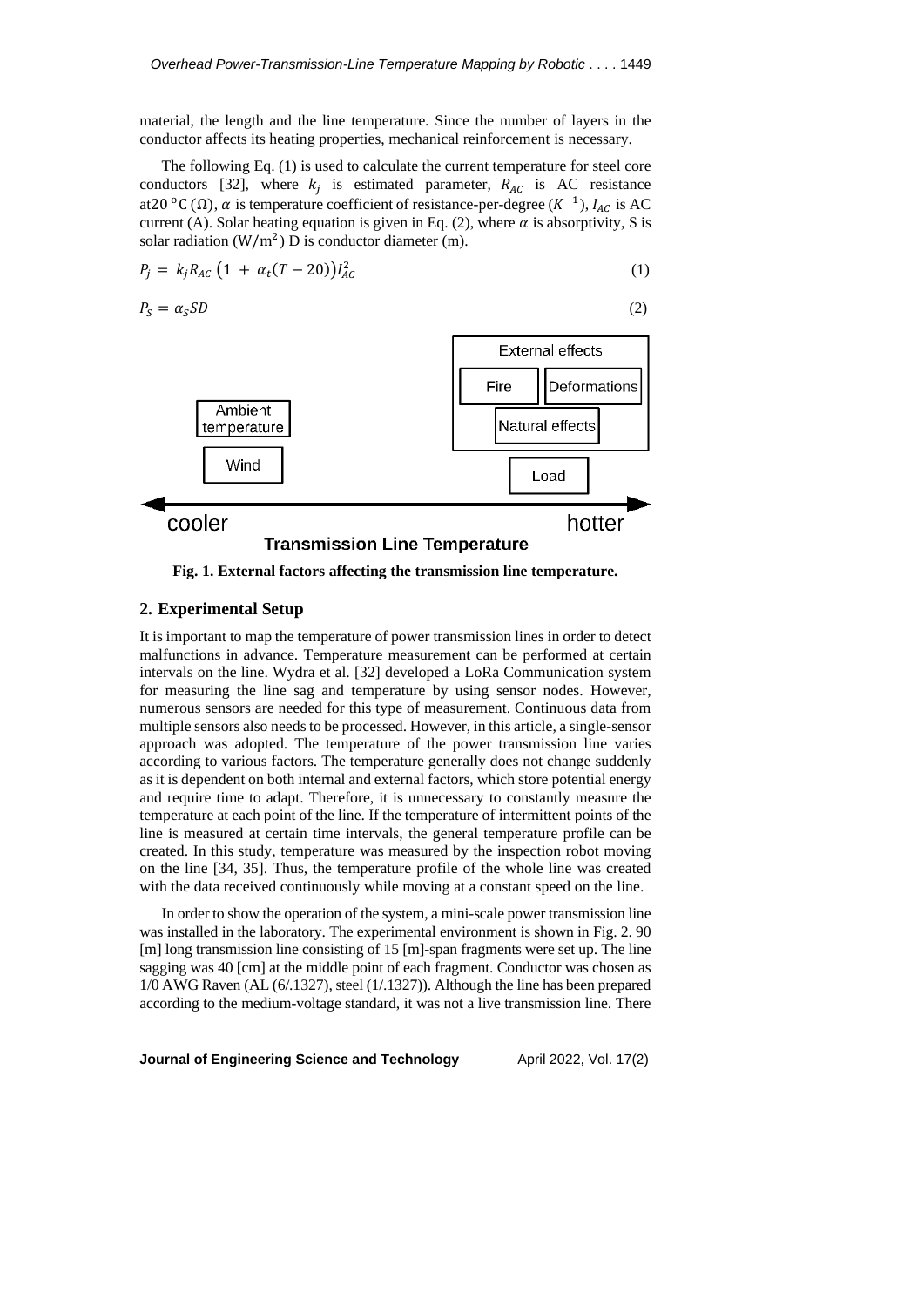is no medium-voltage infrastructure in the laboratory. In the study, it was prioritized to create the temperature profile of the line. For this reason, the system was not operated on the live transmission line. The temperature of the line was measured between the starting point and finishing point. A certain point of the line was heated from the outside by an artificial heat source, which is shown in Fig. 2. This point simulates a faulty situation in real power transmission line. The fault might have occurred due to any of the reasons mentioned in Introduction Section. The ambient temperature of the experiment was measured as 24 °C.



**Fig. 2. Experimental setup.**

An LPG blowtorch and a blower fan were placed as the artificial heat source at the connection point shown in the figure. Heat source was placed 50 [cm] away from the line and was directed towards the line. It heated both the conductor and the surrounding environment. DHT22 digital temperature and humidity sensor was used for measurement. It provides a digital output with  $0.1^{\circ}$ C temperature resolution. The low cost of the sensor is very advantageous. However, standard measurement interval was 2 [s], which is quite long. Therefore, movement on the line had to be slowed down in accordance with this period.



**Fig. 3. Use case.**

An example implementation to illustrate the use case is given in Fig. 3. One or more power transmission lines can be mapped by robots that communicate with each other and with the central node. Thus, information about the instantaneous state of the line and the environment can be obtained with the temperature map observed from the management center.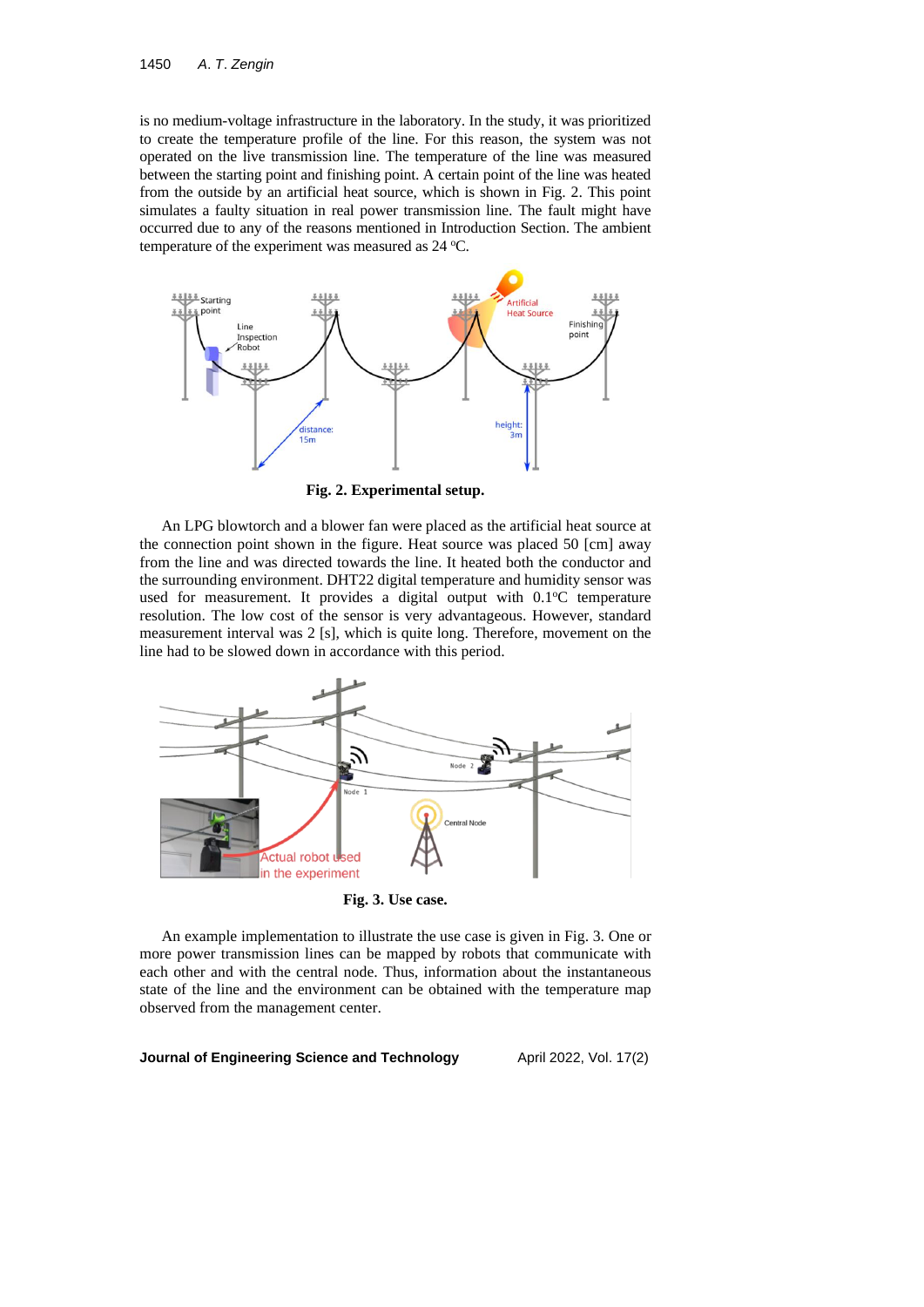#### **3.Temperature Measurement and Mapping**

In the experimental setup, the temperature was measured while moving with a linear speed of 120 [mm/s]. The temperature was measured every 2 [s] during movement. Horizontal distance travelled relative to the ground is less than the linear velocity because the line was sagged. The temperature measured across the entire line against the horizontal distance is shown in Fig. 4. Measured instantaneous temperature can be associated with the position of the line. Thus, it can be known what the temperature is at what point of the line. During the experiment, the ambient temperature was changed in order to simulate external (natural) factors (weather conditions, etc.). This change was kept much lower than the temperature level of the artificial heat source emulating the fault condition.



Colour map is a more suitable way to show the transmission line's temperature profile. In this way, it can easily be seen at which point of the line the temperature has increased and control is required. The temperature map placed on top of the displacement graph is shown in Fig. 5. Temperatures between 20-55 °C are colour coded in the figure. Accordingly, the temperature profile of the entire line is visualized. A temperature map is given using a colour scale to show the method's output. By showing electric posts and line sagging in the visual, clarity is increased. Accordingly, the line operator will be able to see the line temperature not only as a meter-based location but also as a relative distance from a specific post. Thus, the system can give the exact position to the team that will intervene when necessary.



**Fig. 5. Transmission line heatmap.**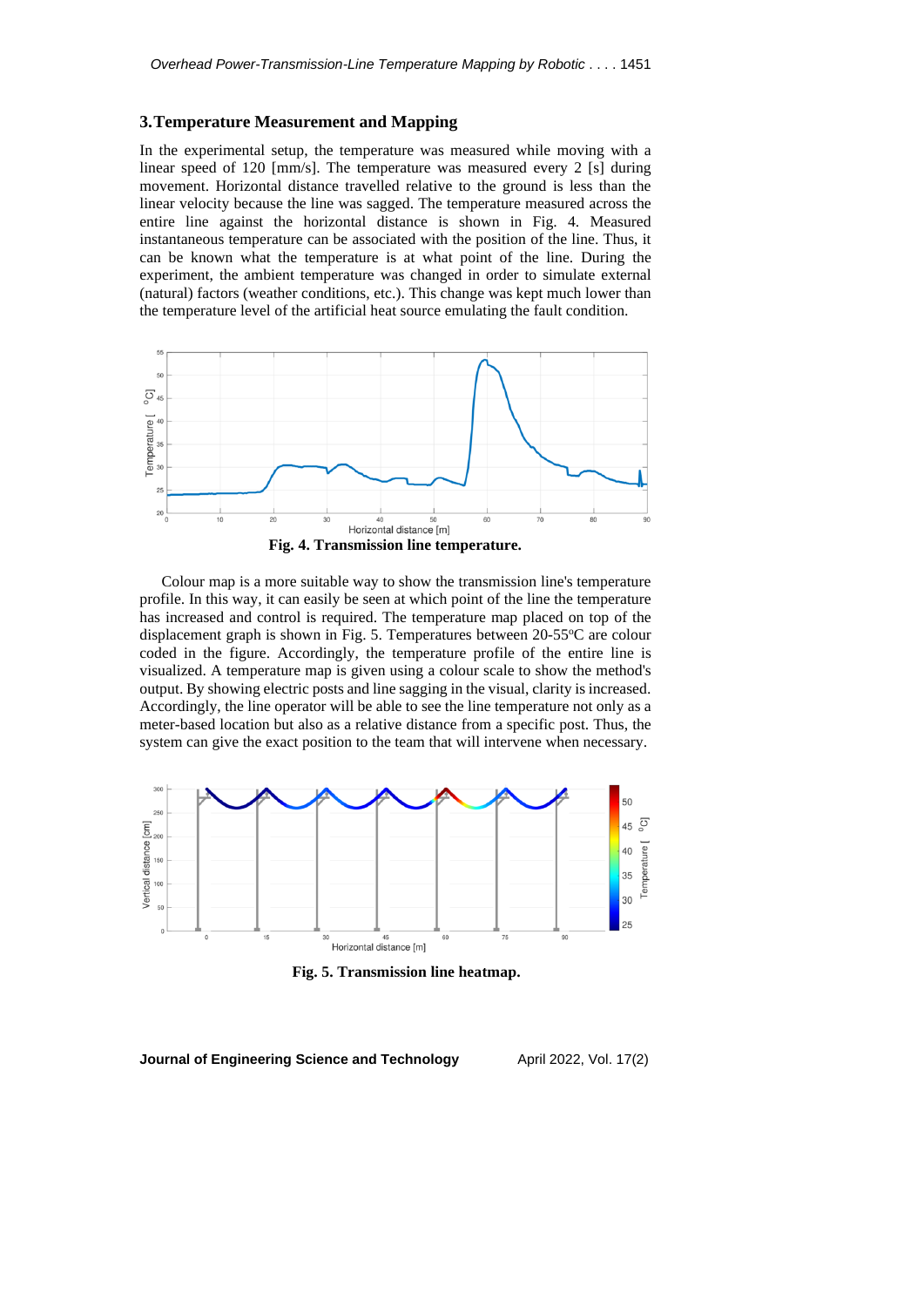The experiment in this study took place in a limited laboratory environment. Line robot's communication was designed to send data over Wi-Fi. Communication was not possible with this method in the outdoor environment and long lines. Long-distance communication protocols such as 5G, LoRa, etc., can be applied for extended use on the actual transmission lines. Currently, the battery life of the robot is  $\sim$  200 minutes. Depending on the need, the battery capacity can be increased and used at a more extended range. The concept's effectiveness has been demonstrated experimentally. The temperature range can vary and can be easily adapted for different environments.

### **4. Discussion**

The temperature profile of the power transmission line is created in this study. It helps to detect situations such as overload, environmental factors, and physical wear and helps for taking precautions. In the experiment, an artificially heated part of the line is detected and shown in a temperature map. There is no other study in the literature in which the temperature map of the transmission line was drawn. Other transmission line robots mostly analysed the image of the line. In this study, unlike the others, the temperature of the line was measured instantaneously and matched with the location. In this respect, this study is different from its counterparts in the literature. In this study, the ambient temperature was measured with a temperature sensor on the line robot. It has been shown as the concept that changing temperature along the line can be mapped. Validation of the measured temperature with an external sensor is not included in this study. This validation can also be added in future studies.

### **5.Conclusions**

This study aims to map the temperature profile of power transmission lines. The transmission line robot was moving at a constantspeed measured and map temperature. The temperature profile provides instrumental data for detecting some faults that may occur in the near future. It provides early warningsfor overload, environmental factors, and physical wear and helps take precautions. In the experiment, an artificially heated part of the line was detected and shown in the temperature map. In future studies, the relationship between temperature change and fault types will be investigated. Thus, an autonomous system can be developed for the early detection of faults.

An experimental study in the laboratory environment is presented in this article. Unlike the examples in the literature, the transmission line temperature was measured and mapped robotically. Other examples in the literature focus on mathematical models to estimate the line temperature using load measurement. Instant measurement could be made with the method presented in this paper. Thus, it has contributed to the literature in the field of instrumentation. The relationship of line temperature with overload, environmental factors, and physical wear has been extensively studied in the literature. Therefore, this article does not include those details. Instead, it is aimed to measure the line temperature with low-cost equipment. It is thought that its accuracy will increase when it is integrated with currently used mathematical models.

#### **Nomenclatures**

*D* Conductor diameter *k<sup>j</sup>* Estimated parameter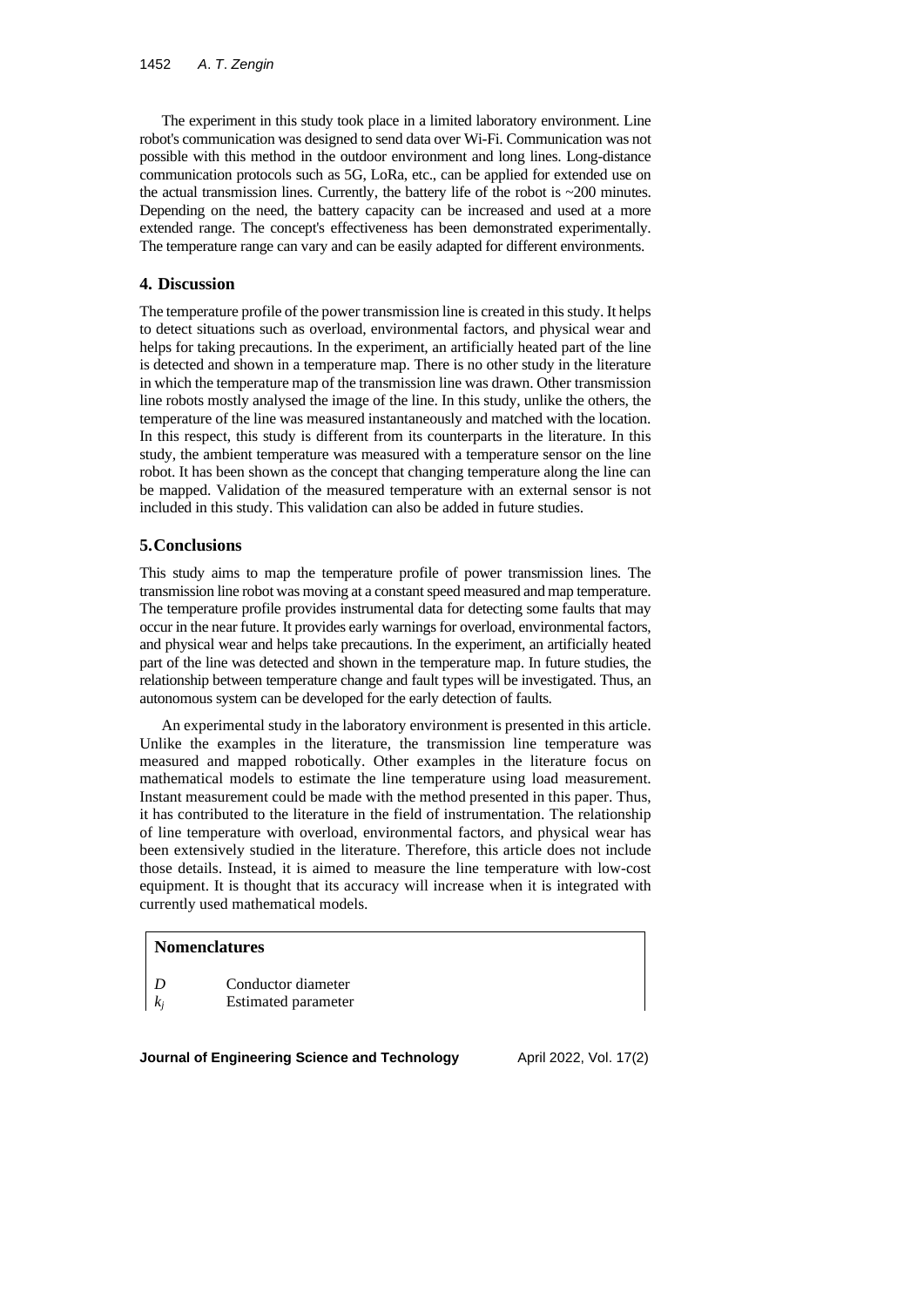| S                                | Solar radiation                                  |
|----------------------------------|--------------------------------------------------|
| <b>Greek Symbols</b>             |                                                  |
| $\alpha$                         | Absorptivity                                     |
| $\alpha_{\scriptscriptstyle{t}}$ | Temperature coefficient of resistance-per-degree |
| <b>Abbreviations</b>             |                                                  |
| LoRa                             | Long Range Communication Network                 |
| <b>LPG</b>                       | Liquefied petroleum gas                          |
| <b>LSTM</b>                      | Long short-term memory                           |

#### **References**

- 1. He, S.; Yang, D.; Li, W.; Xia, Y.; and Tang, Y. (2015, June). Detection and fault diagnosis of power transmission line in infrared image. 2015 *IEEE International Conference on Cyber Technology in Automation*, *Control*, *and Intelligent Systems* (*CYBER*), Shenyang, China, 431-435.
- 2. Omar, A.M.S.; Osman, M.K.; Ibrahim, M.N.; Hussain, Z.; and Abidin, A.F. (2020). Fault classification on transmission line using LSTM network. *Indonesian Journal of Electrical Engineering and Computer Science*, 20(1), 231-238.
- 3. Eboule, P.S.P.; Pretorius, J.H.C.; Mbuli, N.; and Leke, C. (2018). Fault detection and location in power transmission line using concurrent neuro fuzzy technique. 2018 *IEEE Electrical Power and Energy Conference* (*EPEC*), Toronto, ON, Canada, 1-6.
- 4. Ismail, M.M.; and Moustafa Hassan, M.A. (2013). Distance relay protection for short and long transmission line. 2013 *Proceedings of International Conference on Modelling*, *Identification and Control*, *ICMIC* 2013, Cairo, Egypt, 204-211.
- 5. Bartos, M.D.; and Chester, M. V. (2015). Impacts of climate change on electric power supply in the Western United States. *Nature Climate Change*, 5(8), 748-752.
- 6. Dolega, W. (2019). Development of electric power network infrastructure in aspect of electric energy supply security case study Poland. *E*3*S Web of Conferences*, 84, 02002, 1-10.
- 7. He, Z.; Liu, X.; Li, X.; and Mai, R. (2015). A novel traveling-wave directional relay based on apparent surge impedance. *IEEE Transactions on Power Delivery*, 30(3), 1153-1161.
- 8. de Souza, D.P.M.; da Silva Christo, E.; and Almeida, A.R. (2017). Location of faults in power transmission lines using the ARIMA method. *Energies*, 10(10), 1596.
- 9. Burillo, D.; Chester, M. V; Ruddell, B.; and Johnson, N. (2017). Electricity demand planning forecasts should consider climate non-stationarity to maintain reserve margins during heat waves. *Applied Energy*, 206, 267-277.
- 10. Eboule, P.S.P.; Pretorius, J.H.C.; Mbuli, N.; and Leke, C. (2018). Fault detection and location in power transmission line using concurrent neuro fuzzy technique. 2018 *IEEE Electrical Power and Energy Conference* (*EPEC*), 1*-*6.
- 11. Zhang, W.-H.; Yan, S.-J.; and Jin, L.-J. (2012). Infrared fault diagnosis of insulator based on multi-information. *Journal of System Simulation*, 24(9), 1810-1813.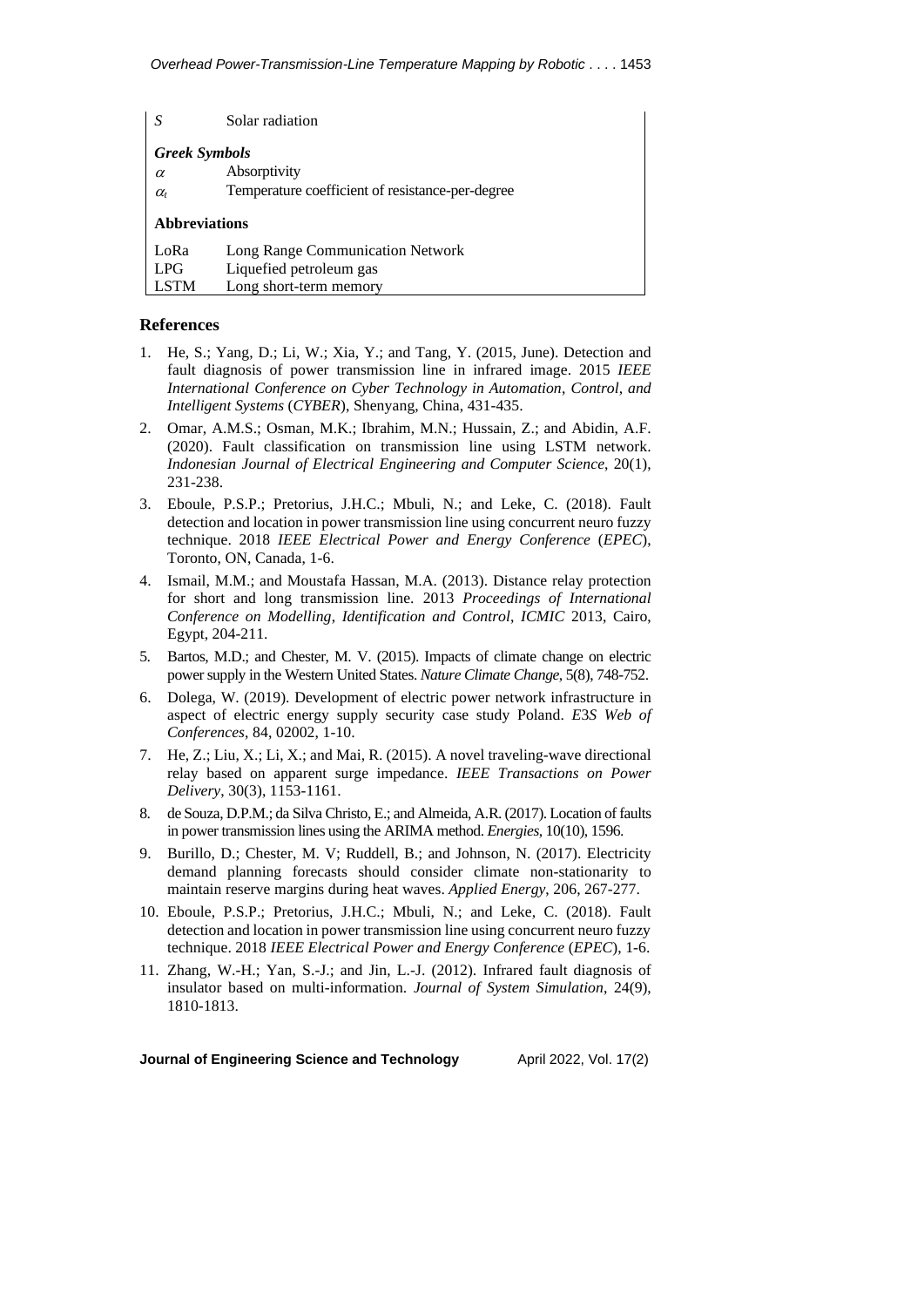- 12. Zhang, W.; Peng, X.; Chen, R.; Chen, C.; Deng, Y.; Qian, J.; and Xu, W. (2014). Intelligent diagnostic techniques of abnormal heat defect in transmission lines based on unmanned helicopter infrared video. *Power System Technology*, 38(5), 1334-1338.
- 13. Reinke, G.; Badibanga, R.; Rodrigues, R.; Ferreira, J.; Araújo, J.; and Silva, C. (2019). Aluminum alloy conductor cable: Fatigue and failure analysis. Proceedings of the 25th ABCM International Congress of Mechanical Engineering, Uberlândia, MG, Brazil.
- 14. Zhang, D.; Feng, C.; Chen, K.; Wang, D.; and Ni, X. (2017). Effect of broken wire on bending fatigue characteristics of wire ropes. *International Journal of Fatigue*, 103, 456-465.
- 15. Mughal, U.; Virk, M.; and Mustafa, M. (2016). State of the art review of atmospheric icing sensors. *Sensors and Transducers*, 198(3): 14.
- 16. Håkansson, E.; Predecki, P.; and Kumosa, M.S. (2015). Galvanic corrosion of high temperature low sag aluminum conductor composite core and conventional aluminum conductor steel reinforced overhead high voltage conductors. *IEEE Transactions on Reliability*, 64(3), 928-934.
- 17. Hu, J.; Xiong, X.; Chen, J.; Wang, W.; and Wang, J. (2018). Transient temperature calculation and multi-parameter thermal protection of overhead transmission lines based on an equivalent thermal network. *Energies*, 12(1), 67.
- 18. Wang, Y.; Xu, W.; and Shen, J. (2016). Online tracking of transmission-line parameters using SCADA data. *IEEE Transactions on Power Delivery*, 31(2), 674-682.
- 19. Douglass, D.; Chisholm, W.; Davidson, G.; Grant, I.; Lindsey, K.; Lancaster, M.; Lawry, D.; McCarthy, T.; Nascimento, C.; Pasha, M.; Reding, J.; Seppa, T.; Toth, J.; and Waltz, P. (2016). Real-time overhead transmission-line monitoring for dynamic rating. *IEEE Transactions on Power Delivery*, 31(3), 921-927.
- 20. Pavlinić, A.; and Komen, A. (2017). Direct monitoring methods of overhead line conductor temperature. *Engineering Review*, 37(2), 134-146.
- 21. Albizu, I.; Fernandez, E.; Mazon, A.J.; and Bengoechea, J. (2011). Influence of the conductor temperature error on the overhead line ampacity monitoring systems. *IET Generation*, *Transmission and Distribution*, 5(4), 440-447.
- 22. Li, R. (2009). The Application of the Real-time Temperature Monitoring System for Electric Transmission Lines. *Computer and Information Science*, 2(4), 165-168.
- 23. Li, Z.; and Ruan, Y. (2010). Autonomous inspection robot for power transmission lines maintenance while operating on the overhead ground wires. *International Journal of Advanced Robotic Systems*, 7(4), 25.
- 24. Weibel, M.; Sattinger, W.; Rothermann, P.; Etrans, AG, Steinegger, U.; Zima, M.; and Biedenbach, G. (2006). Overhead line temperature monitoring pilot project. 41*st International Conference on Large High Voltage Electric Systems* 2006, *CIGRE* 2006, B2-311.
- 25. Hoffmann, M.W.; Wildermuth, S.; Gitzel, R.; Boyaci, A.; Gebhardt, J.; Kaul, H.; Amihai, I.; Forg, B.; Suriyah, M.; Leibfried, T.; Stich, V.; Hicking, J.; Bremer, M.; Kaminski, L.; Beverungen, D.; zur Heiden, P.; and Tornede, T. (2020). Integration of novel sensors and machine learning for predictive